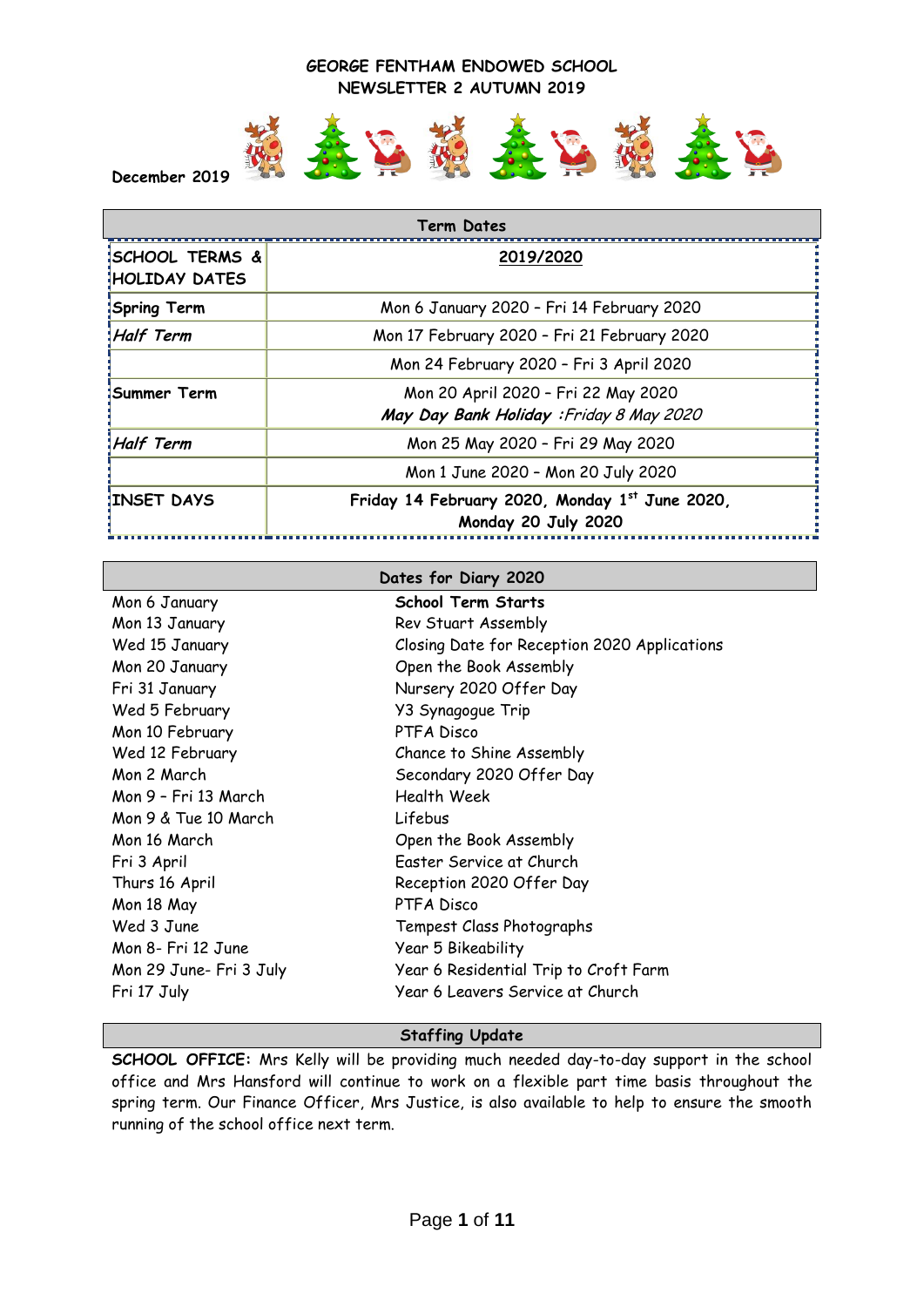### **Church Inspection November 2019**

Following on from our letter informing parents of our "Excellent" SIAMS Inspection grade, we now hope you have had time to read the detailed report which has been published on our school website. This is a fantastic achievement for our school and one that we are extremely proud of.

### **ICT Upgrade – Funded by the Fentham Trust**

Following the complete replacement of all the computers in the ICT Suite, along with all classrooms and office equipment, we are now well placed to develop out Computing curriculum and ICT provision even further. A huge thank you to the Fentham Trust for their continued support in enabling us to improve our ICT provision and to the PTFA for their on-going fundraising which has enabled us to replace some of our classroom smartboards.

### **Nursery & Reception Open Mornings**

Prospective parents were invited to visit school during two open mornings in October and November. Both were extremely well attended by families looking to apply for Nursery and Reception places for next September. We look forward to receiving applications for September 2020.

### **Admission to Reception – September 2020**

The closing date for submitting your child's application is 15 January 2020. If you have not yet applied and you live in Solihull, you must submit your application through the parent portal at [www.solihull.gov.uk/pp](http://www.solihull.gov.uk/pp) Applications submitted after the closing date will not be processed until after the offers have been made in April. Applying late is likely to affect the outcome to your application. If you live outside of Solihull you should contact your home council to apply.

# **Christmas Performances 2019**

**EYFS/KS1 "The Inn-Spectors" and KS2 "Joseph & His Amazing Technicolor Dreamcoat"** Congratulations to all of our children and staff for their hard work in presenting, in total, six Christmas Performances. As always, we were delighted to dedicate two performances just for Grandparents. A huge thank you to everyone who followed our ticketing procedures by coming to only those performances for which they had tickets and ensuring childcare arrangements were in place for younger children. Our ticketing system is well-established and tries to ensure fairness to all.

#### **Class Events**

# **Nursery: Posting letters to Santa**

Once again Nursery children were made very welcome at the village Post Office when they walked through the village to buy a stamp and post their letters to Father Christmas earlier this month. On their walk, the children noticed features of the local environment and crossed Fentham Road carefully, remembering to look and listen for traffic.

# **Reception: Dinosaur Day**

The Reception children thoroughly enjoyed learning about dinosaurs this half term and to celebrate the end of the theme we had a Dinosaur Day. The children were encouraged to dress up in themed clothing and there were some amazing costumes! We had a dinosaur menu at lunchtime and made an edible dinosaur which we enjoyed eating at the end of the day!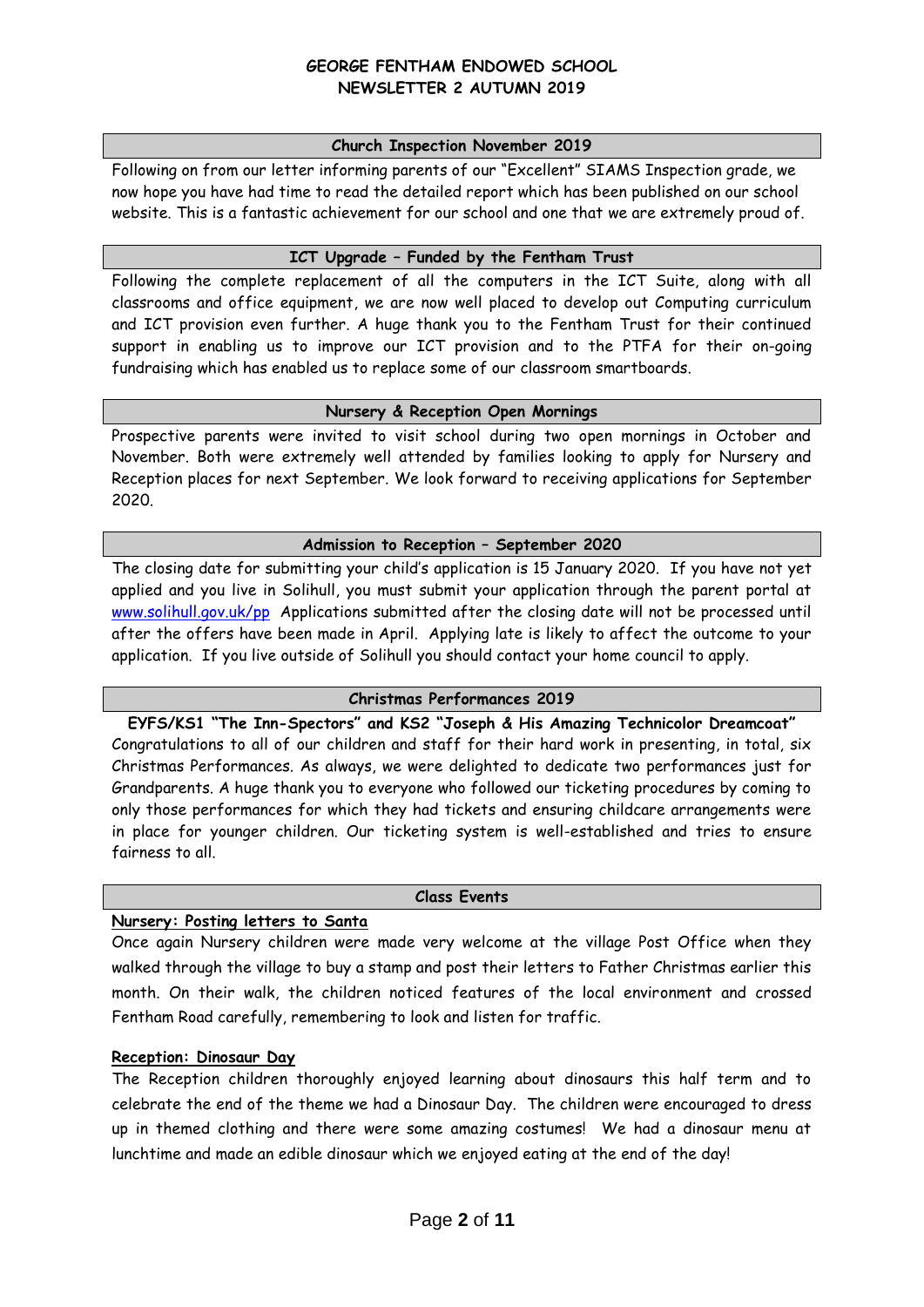# **Year 1: Christingle**

This term the children have been learning all about Advent and Christingle in RE. We made our very own Christingles and learnt what each part symbolised. The children had great fun and we even had our own little Christingle service at the end of the day.

# **Year 2: Updates**

We have had a really busy time in Year 2 this term. We have continued our fantastic learning journey, focusing on the impact on the world of Queen Elizabeth and Queen Victoria, have loved taking the starring roles in the EYFS/KS1 Christmas Production of 'The Inn-Spectors', voted in the School Council, Eco-Council & Online Safety Committee elections, enjoyed external PE coaching, explored exactly what 'Bullying' is and how to use the STOP rules to help and have enjoyed designing and making our own bread (panettone) as part of our D & T topic, with Warburton's joining us to explore the process of 'field to plate' after Christmas.

# **Year 3: Swimming & Belgrade Theatre**

Our swimming provision at George Fentham is designed to help our children achieve the National Curriculum expectation in swimming, this includes being able to swim 25m, tread water whilst attracting attention and perform a number of floats. Children that achieve this are also given the opportunity to learn different swimming strokes. All of our children have made excellent progress during the Autumn Term in developing their swimming skills, with many progressing from the shallow to the deeper pool. Lots of our children have already met the NC standard and those that are still working towards this, have definitely improved their confidence in water.

Class 3 recently had a fantastic time when they visited the Belgrade Theatre, Coventry to watch the pantomime 'Puss in Boots'. The pantomime was an excellent example of a fractured tale, which linked perfectly to our learning in English early in the Autumn Term. The children really enjoyed the performance, joining in with all the singing, booing and hissing. The jokes were even being retold in the classroom many days later! As always, the children were superb ambassadors for the school. The pantomime was a lovely way to start the Christmas festivities.

# **Year 4: Cheerleading Festival & Gymnastics**

Year 4 took part in a Cheerleading Festival at Lode Heath School competing against 12 other teams from schools across the Solihull area. Benefitting from wonderful, rousing support from family and friends, the George Fentham team were one of the last up to perform, always a tricky position but one which did not faze our children in the slightest! They delivered an enthusiastic performance with tremendous energy and precision, synchronising their moves and showing off both their creativity and friendships. The children should be extremely proud of themselves and were, as ever, a great credit to their families and to the school.

This half term, Year 4 have been working on their Gymnastics skills with Becki the coach from Animated Dance. The class have improved their stamina, co-ordination skills and flexibility. Well done Year 4 - what a huge amount of fun and learning!

# **Year 5: Greek Day**

In November, Year 5 had an excellent day with our Greek visitor, Alexis from Portals to the Past. The children were beautifully behaved and listened well. Our visitor provided a series of activities for the children to participate in, ranging from an Archimedes puzzle, a quiz (where the children had to find out the information themselves by reading facts and answering the questions), a traditional Greek board game called Petteia and a competitive game in the hall where the children had to use stealth tactics to knock down a piece of the other team's city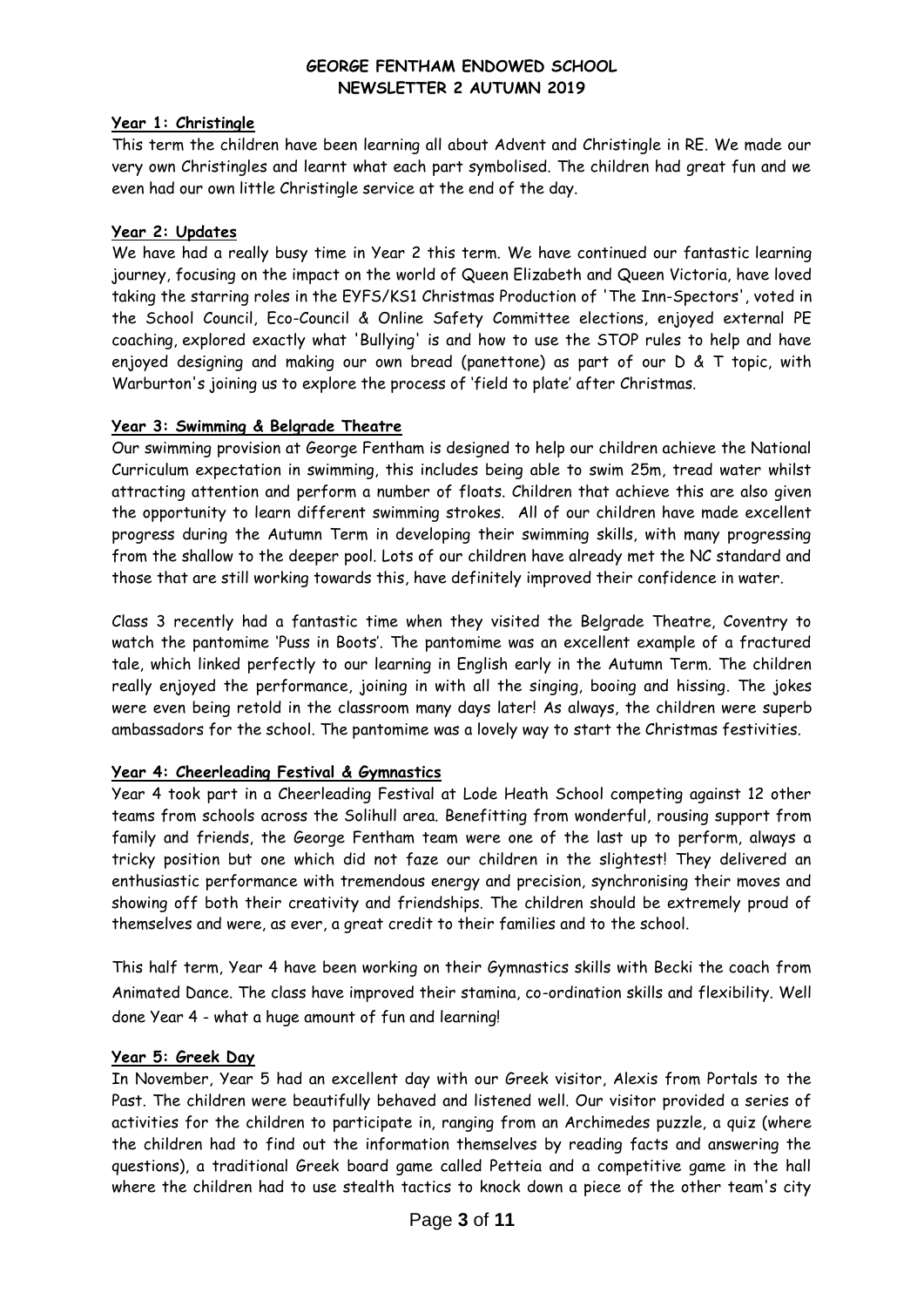wall! The children thoroughly enjoyed the day and came away armed with a wealth of information. Our visitor was very complimentary about the children's prior knowledge and their engagement in all of the activities. Well done, Class 5!

# **Year 6: Coventry Cathedral visit and Lunch Club Visit**

Year 6 have been studying World War One and Two in the local area this term. Linked to this, we visited Coventry Cathedral, for a Blitz Day, on Friday 8<sup>th</sup> November. The children were able to experience life at the time of the Coventry Blitz and find out lots of facts. This really brought our history to life and the children made copious notes on the day! They also had the opportunity to look at both the ruined and new cathedrals.

Year 6 visited Hampton Lunch Club on 27<sup>th</sup> November to interview the senior residents about their memories of World War 2. The residents enjoy this opportunity to reminisce with the children and some even bring in medals, ID cards and bomb shells (made safe!) etc. to show the children. The children discovered lots of facts and information about everyday life during World War 2 and it is a very unique experience for them.

# **Year 6 HAPI Survey:**

This term, Year 6 have again taken part in the HAPI Survey which has been introduced by our School Nurse Team. The children are surveyed on a variety of questions linked to healthy diet, exercise, healthy lifestyles and mental health and wellbeing. The results of this survey are used to help us plan PSHE sessions during the year, tailored to the class, and to organise any support needed from our School Nurse.

### **Book Fair**

At George Fentham Endowed School, we believe that every child should be a confident and enthusiastic reader, so our Book Fairs are an important part of our commitment to reading. The autumn term book fair was very well attended by parents and children - thank you very much for your continued support. We hope you and your child have enjoyed sharing your new books. A total of £408 worth of books was sold, enabling the school to choose approx. £200 of free books, shared across all classes. A huge thank you to all the children who entered the reading competition - we had some amazing and imaginative photos of our pupils reading in unusual locations. These are up on display in the school. Do come and have a look when you are in school.

#### **Book Club**

We have had a whole half a term's worth of Book Club meetings for Years 4, 5 and 6 Book Club members. Between us, we are reading a great variety of books from fantasy to mystery and even some horror too. Mrs Brooker enjoys sitting with the children and reading her books too - what a treat! It has been brilliant to see children so totally absorbed in their reading. Due to popular demand, Book Club will be running again next term and letters will be sent out asking for our George Fentham Year 4, 5 and 6 bookworms to sign up once again.

# **George Fentham "Rocks" the Cavern Club in Liverpool**

Early on Monday 16<sup>th</sup> December a talented group of pupils and staff embarked on a coach trip to Liverpool. The group consisted of musicians and singers from years 3, 4, 5 and 6. After a very long journey we arrived at the Beatles Museum where we had a very interesting morning doing the audio tour. After lunch the coach whisked us into the city centre for a very special performance at the Live Lounge at the Cavern Club. The children were brilliant and thoroughly enjoyed performing at this unique venue.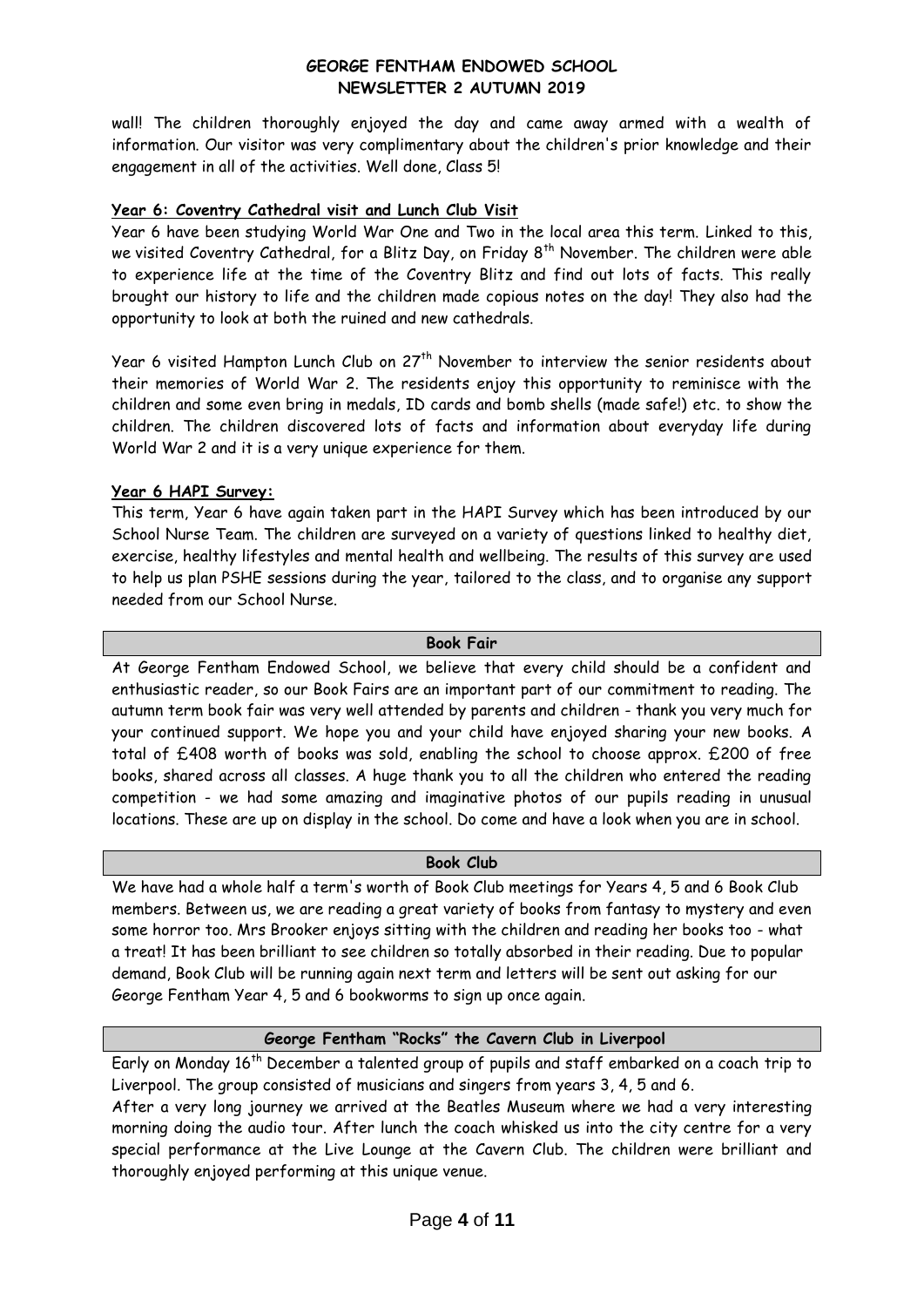There were some very tired children (and staff!) on the way back but in both directions the children were beautifully behaved - well done to everyone who participated in this very special event!

#### **Junior Choir**

The Junior Choir have had a busy half term! Mrs Kermode has been very proud of all the children taking part, and they have continued to impress all staff with their positive attitude and dedication. With our repertoire of different carols, we entertained visitors at the Christmas Fair as well as singing at the Lunch Club's annual Christmas dinner at Fentham Hall, receiving so many lovely comments from our audiences. Thank you to all children who have shown commitment and enthusiasm at all times. It has been a pleasure to work with you!

#### **The School Bank**

Our School Bank is open every Wednesday morning from 8.30am – 9.00am for children, aged 7 years and over, to deposit money in their HSBC bank account. Mrs Lowe is ably assisted by a team of Year 6 children who all do a fantastic job!

### **Christmas Service at Church**

The whole school walked up to Church for our annual Christmas service with Rev Stuart. The roof was raised with some wonderful carols and the readers did a super job sharing the true meaning of Christmas with us all.

### **School Elections**

All children, from Reception up to Year 6, took part in a formal election process, choosing new representatives for the School Council, new Eco-Council and Online Safety Committee for 2019/20. As part of our work on British Values, children are given opportunities to better understand the legal system and processes. By taking part in electing their own representatives, they get a small taste of what happens in the wider, adult world. Mrs Brown, Mrs Briggs and Mr Bass are now looking forward to working with the new members to make our school even better.

#### **Open the Book Assembly**

Thank you very much to the team from Open the Book who have come in twice to lead worship this term. Their presentations are always fun and interactive, with children dressing up to take part in the re-telling of Bible stories.

# **Christmas Lunch & Christmas Hat Competition**

On Friday 13<sup>th</sup> December children, staff and Governors all enjoyed our Christmas lunch together. A huge thank you to Mrs James, her assistants and our team of Lunchtime Supervisors for all of their hard work. As in previous years, children were invited to take part in our Christmas hat competition. This year there were some amazing hats and we loved seeing them all. As usual it was very difficult to choose winners, but after much consideration the following winners were chosen:

| Year      | Girls   | <b>Boys</b> |
|-----------|---------|-------------|
| Nursery   | Amba    | Jack        |
| Reception | Auriana | Arun        |
|           | Mollie  | Thomas      |
| ົ         | Frankie | Isaac D.    |
| 3         | Aurora  | Clark       |
| 4         | Ophelia | Harry       |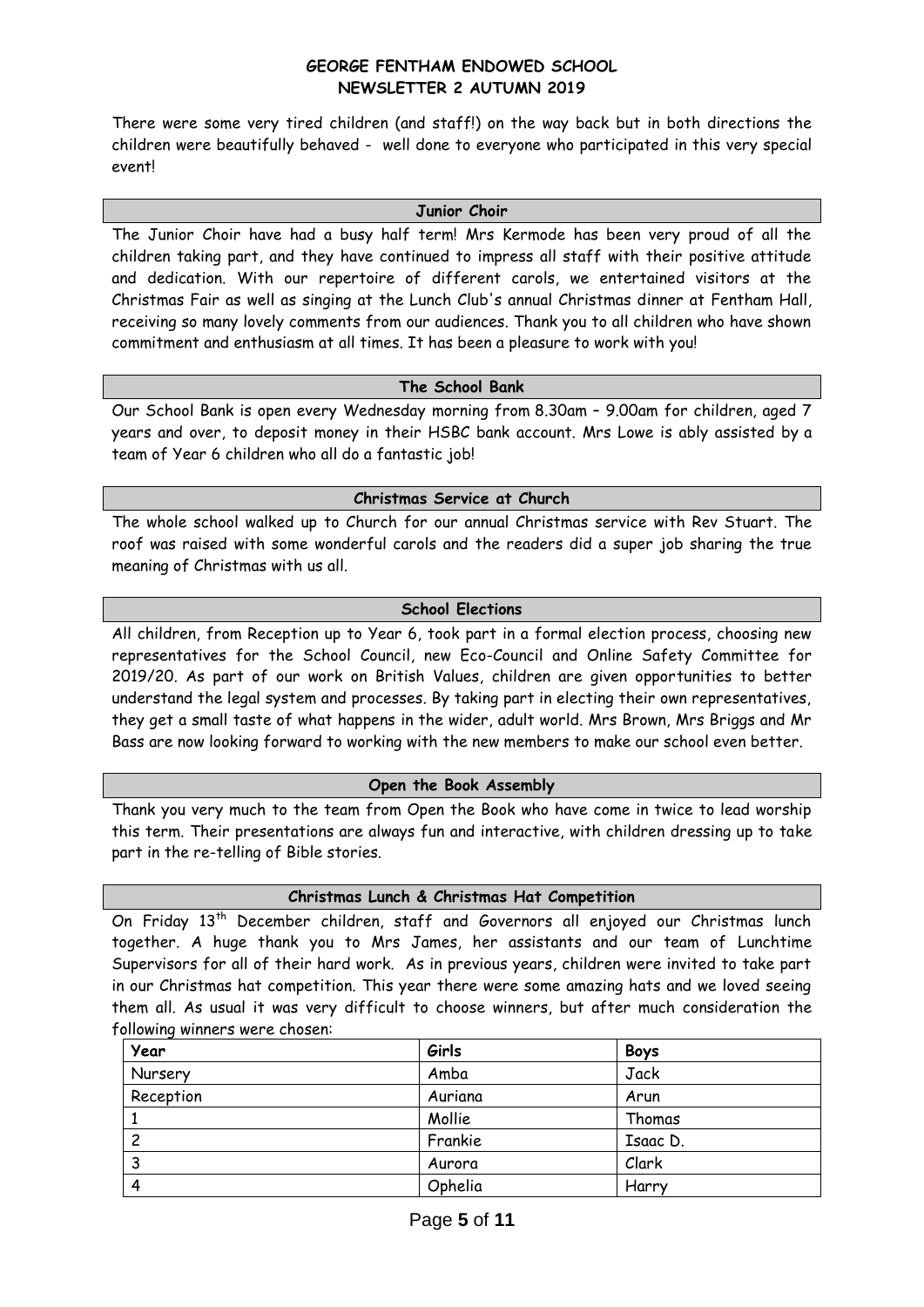| ~ | Natasha   | -<br>-Max<br>vler- |
|---|-----------|--------------------|
|   | Mollie M. | homas              |

Well done to all those children who took part!

### **Chronicle Christmas Cover Competition**

This year the theme for the 'Christmas Chronicle Cover Competition' was 'Togetherness'. The competition was open to the whole school and many entries from each class were gathered. Judging took place from members of the Church, including Rev Stuart and Mrs Salmon. The process was extremely difficult as the standard from everyone was so high.

The winning designs were:

### **Chronicle Christmas Cover**

| $1st$ Prize           | Lydia | (Year 3)         |
|-----------------------|-------|------------------|
| 2 <sup>nd</sup> Prize |       | Matilda (Year 4) |
| 3rd Prize             |       | Charles (Year 1) |

### Runners Up

Maggie (Reception), Frankie (Year2), Fergus (Year 5) and Molly (Year 6)

# **Charities**

# **British Legion Poppy Appeal**

The total raised for selling poppies and stationery on behalf of the British Legion was **£350.84** Thank you for your support.



#### **Children in Need**

On Friday 15<sup>th</sup> November we held a non-uniform day for Children in Need. The children wore PE kit and attended a session in the school hall with a video of the Joe Wicks Big Move. The total raised was **£230.16**

### **Update on Macmillan Coffee Morning**

We raised a further £100 towards our three chosen Charities: Macmillan Cancer Care, Wear it Pink and Marie Curie.

# **Jolly Jumper Day**

The wearing of seasonal jumpers on our Christmas lunch day raised £178 for Birmingham Children's Hospital Campaign to "Do Your Bit In A Festive Knit!"

#### **Sporting and Competition Updates**

# **Cheer Leading Competition**

On Monday the  $11<sup>th</sup>$  November a team of Year 4 Children took part in the South Solihull Cheer Leading Competition. Thanks to their amazing routine and loud cheer they came  $5<sup>th</sup>$  out of 11 schools. Congratulations to all the team but especially Jake who was awarded Star Cheer leader by the judges.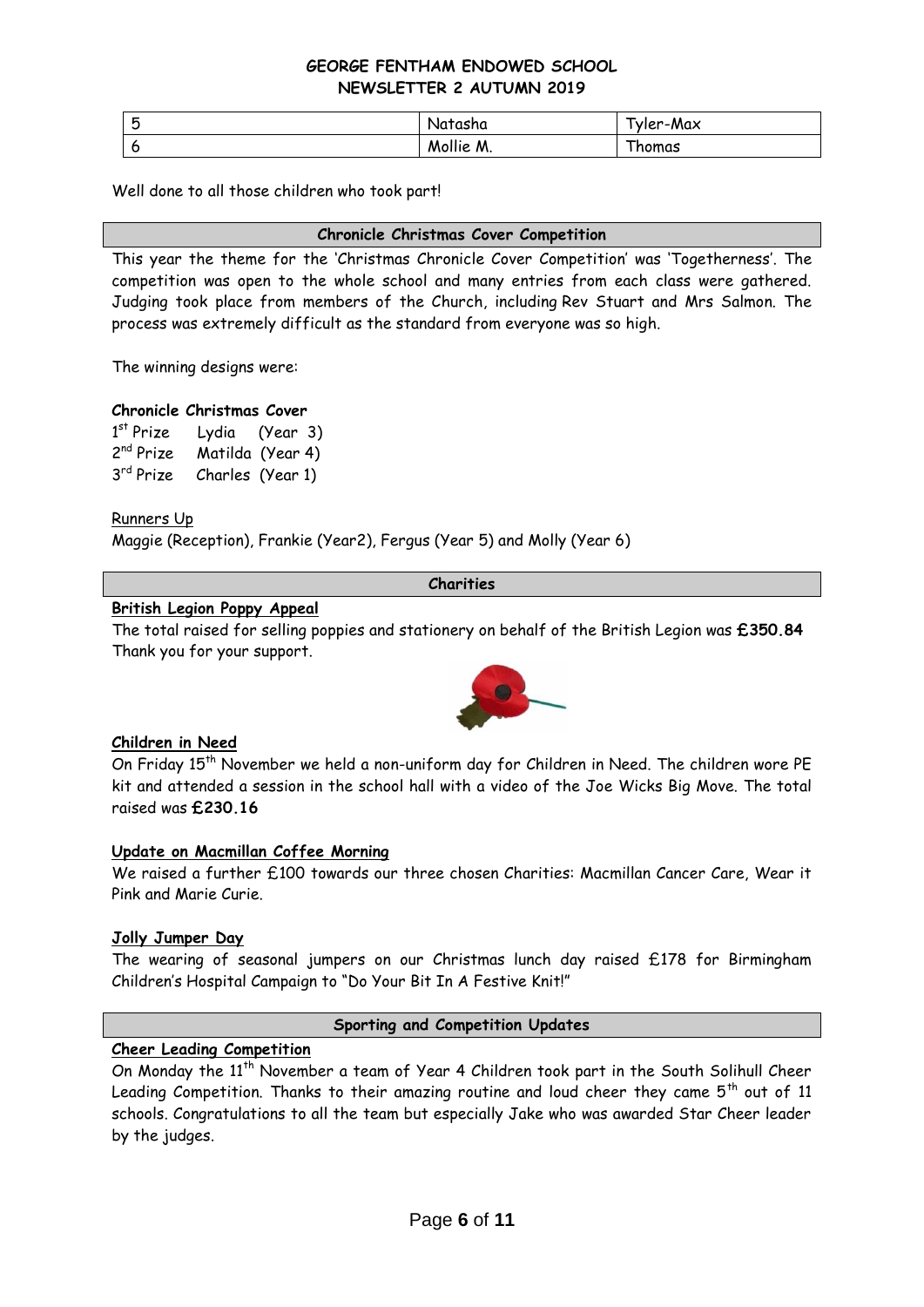# **Biathlon**

Congratulations to our Year 6 team who attended St Martin's School on Tuesday 5<sup>th</sup> November to take part in a 25m swim and 400m run as part of the Biathlon. What amazing determination and teamwork! It was lovely to see how they encouraged and supported one another in this team event. It was great to see so many of the children set new personal bests.

# **Dodgeball**

On Tuesday 19<sup>th</sup> November a team of Year 5 children attended the local sixth form collage to take part in the first round of the South Solihulll Dodgeball Championship. They were brilliant. Not only did they play with great determination, they showed super qualities of teamwork, honesty and respect. We were delighted that they came 2 $^{\text{nd}}$  and have been inivted to take part in the Finals early next year. Well done team!

# **George Fentham Football Team Report by Molly & Tabs (Year 6)**

The George Fentham football team have had a great start to their competitive year.

On Wednesday 20<sup>th</sup> November the school football team played two matches against Berkswell and Yew Tree as part of the South Solihull Small School's League. The team were determined to do their best even if it meant not winning. When they played local rivals Berkswell, they drew one all. Traditionally, Berkswell are exceptionally good and have beaten past teams by many points, so this result made Mr Bass (our football coach) very proud of us.

Yew Tree were a very different team, George Fentham played and won by five to one. Mr Bass was extremely happy, especially in the second half when they noticed that there was a player struggling with some leg difficulties. George Fentham showed great qualities of respect and friendship by ensuring he had some shots and passes with the ball.

We are all very proud of our football team and know that, no matter who they play next, they will do their best and respect the opposing team.

Well done and thank you to everyone who attends training every week and who has been involved in the matches (don't worry we have several more matches lined up early in the New Year).

# **If you have any suggestions for new clubs in the Spring Term please speak to Mrs Bradburn.**

**A Message from Jet Dance Academy**

Places are available in after school dance club!

Every Wednesday in the main school hall, straight after school until 4.45pm

Join our qualified and passionate dance teachers to keep fit, learn technique and routines to perform!

Certificates of recognition each week.

Open to Years 1-6 (class is split into infants and juniors).

Email [info@jetdanceuk.com](mailto:info@jetdanceuk.com) to book your trial lesson now!

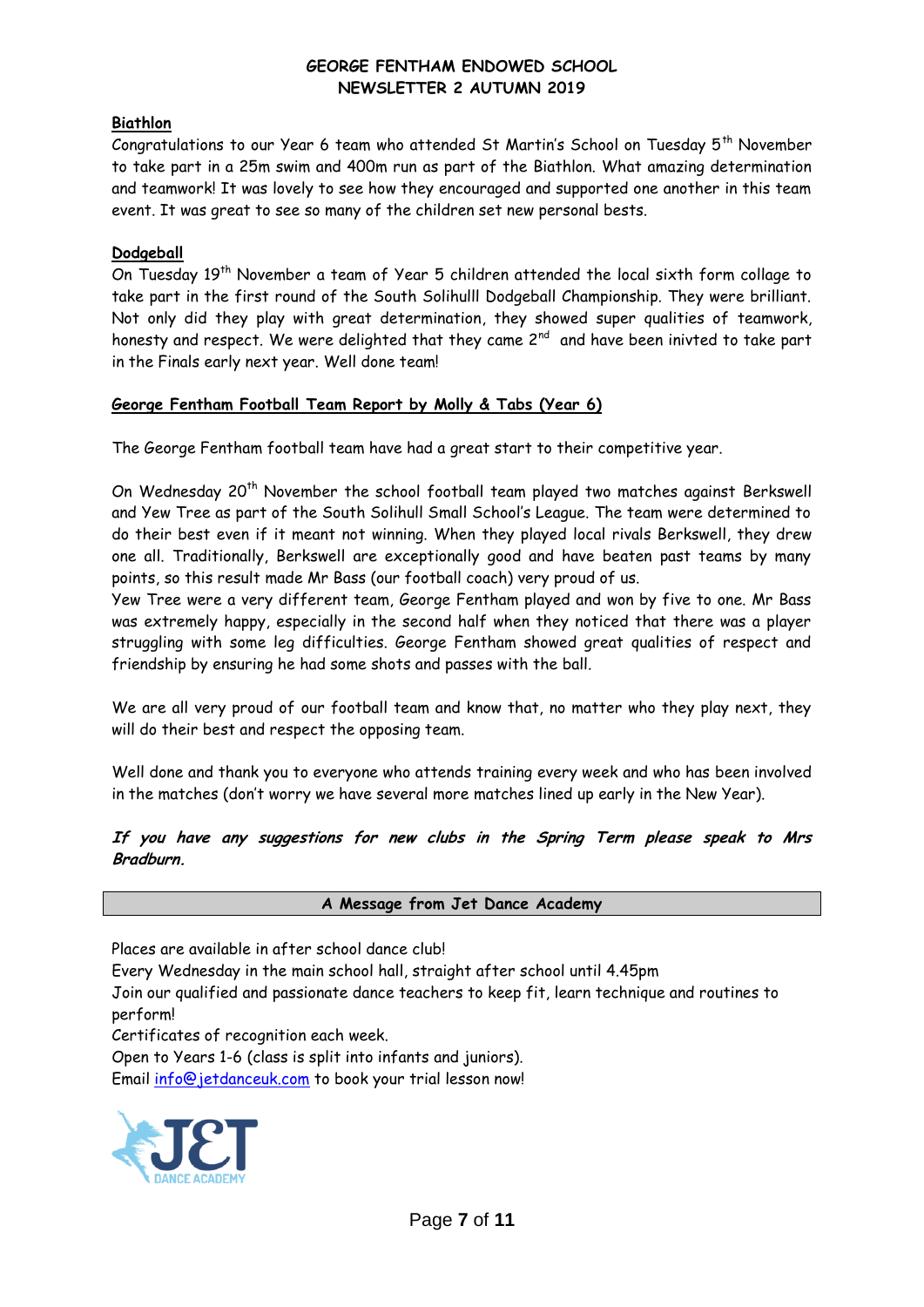

### **Thank you for helping us raise a fantastic £3,500 for Project ICT**

Thank you to everyone who has supported the PTFA this term! Whether you have helped organise, attended an event or donated - together we have raised over **£3,500**!! The Christmas Wreath making was again a lovely morning and raised approx £300, the beautiful Christmas Cards raised £283 and the Christmas Fair was as enjoyable as ever and raised over £3,000.

This year we had some fabulous George Fentham shopping bags available to buy at the fair they were a great hit! If you didn't manage to pick one up but would like to, we have more available to purchase at school reception.

As well as the enjoyment we can all gain from events like these, we can't emphasize enough how the money they generate is so important to the school in the current financial climate. This money goes a long way to support making our school a wonderful place for children to learn and grow together. This term we will not only be able to fund the beautiful Christmas tree and a small present for each child, we can invest again in 'Project ICT Innovation'.

Our fundraising challenge doesn't end here… we still need your help

One easy way you can keep up the support is by doing your online shopping through www.easyfunding.org.uk . Just go to the website and search for George Fentham Endowed PTFA and you can raise money every time you shop online.



The PTFA's success is dependent on your continued support and engagement. If you would like to get more involved, any help big or small is appreciated, please contact us: [gfptfa@gmail.com](mailto:gfptfa@gmail.com) or via [www.classlist.com.](http://www.classlist.com/) Or just turn up at our next meeting. We look forward to meeting some new faces in 2020.

All of the PTFA would like to wish you a very Merry Christmas, and a happy and healthy New Year!

# **Date of the next meeting: 8:00pm - White Lion – Tuesday 7 th January**

<https://www.facebook.com/PTFAGeorgeFentham/>

Don't forget to check out Classlist to find out the latest 100 Club winners.

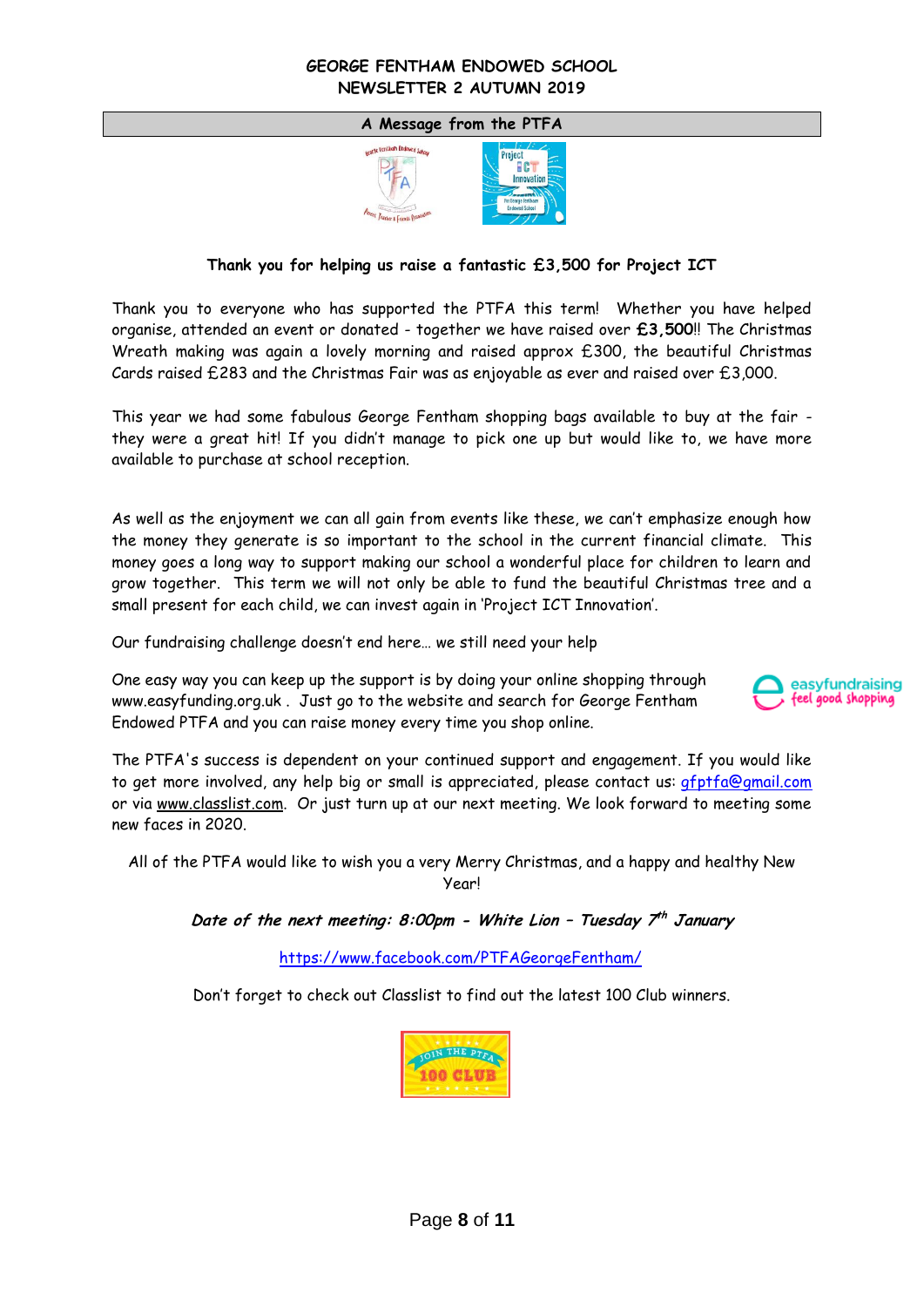#### **The BASE**

Please be aware that The Base is run by a Voluntary Management Committee which is completely separate to George Fentham Endowed School. Therefore, if you have any queries regarding The Base or about places, please contact Mrs Tina Coley directly on 01675 443913.

# **A Message from the School Nurse Team**

# **Norovirus Information:**

The following is important key information from the health protection agency and your school nursing team in relation to a recent outbreak within the local area.

- Norovirus is a highly infectious winter vomiting bug
- It is mostly active between autumn and February/March
- Symptoms include: projectile vomiting, watery diarrhoea and some people can have a raised temperature and headache or aching limbs.
- Norovirus is easily transmitted from person to person and can live on surfaces for many days.
- Pupils infected by the norovirus must not return to school until 48 hours after symptoms have ended
- There is no treatment for Norovirus but it is important to stay hydrated by drinking plenty of fluids.
- Good hygiene by thorough hand washing is important to prevent others from being infected.



You can contact your school nurse in many ways; either by asking in school when your school nurse is in next or phone us on **0121 770 1919 (North)** or **0121 726 6754 (South)**

You can also follow us on twitter @SolSchNurses

# **A Crime Prevention Message from West Midlands Police**

**We have been asked to share the crime prevention message below as this coincides with school collection times:**

In recent days we have seen a shift in times when residential burglaries have been reported in Solihull. The key times have been between 4pm and 7pm. Homes have been unoccupied and in darkness as this is a time when homeowners have not returned from work or are out and about busy with family.

We saw a similar pattern this time last year and although burglary numbers in Solihull are down by around 20% for the same period this year we are mindful that the darker nights present more opportunities for burglars.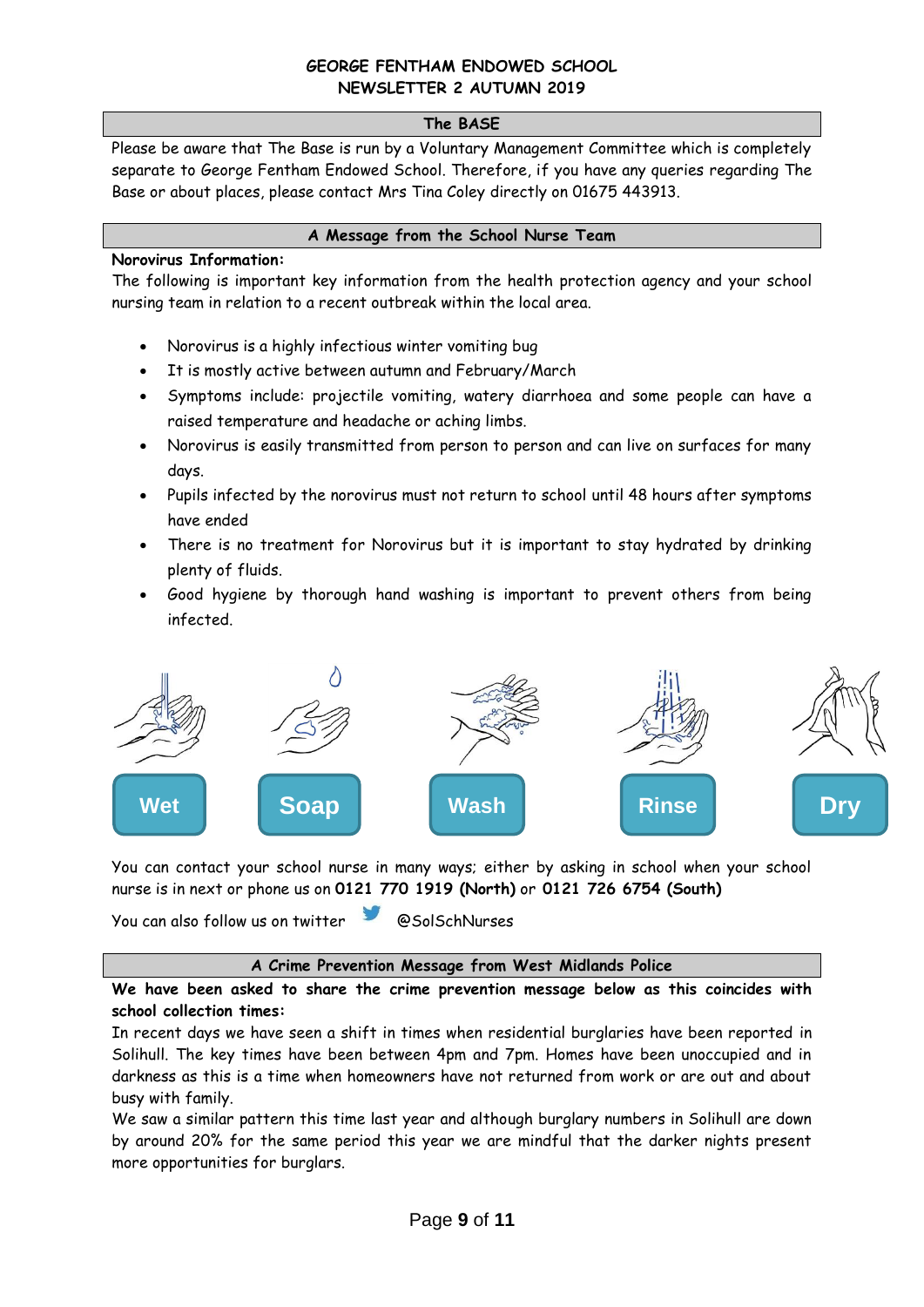Using a light timer or a Fake TV is a great way to light up your home when you are out. We recommend setting a light to come on at around 3.30pm as it is dark indoors by late afternoon. Our officers are out on active patrols speaking to residents about darker nights crime prevention and if you need more advice on home security you can visit our virtual reality home 27 Station Road on WMP online

[https://www.west-midlands.police.uk/27stationroad](https://protect-eu.mimecast.com/s/CHV1CK86DS220y1HMxWut?domain=west-midlands.police.uk)

Thank you and kind regards Alison Rudd PC 7022 Solihull Partnership Team Solihull Police Station Main switchboard number 101 extension 8913097 To report a non emergency dial 101

'Serving our communities, protecting them from harm' Email: [a.rudd@west-midlands.pnn.police.uk](mailto:a.rudd@west-midlands.pnn.police.uk) Website: [www.west-midlands.police.uk](https://protect-eu.mimecast.com/s/FI5RCMZ9GiqqGyJiJhoEu?domain=west-midlands.police.uk) Facebook: [www.facebook.com/westmidlandspolice](https://protect-eu.mimecast.com/s/DC9yCOgZKhppoLOhP4Sdq?domain=facebook.com) YouTube: [www.youtube.com/westmidlandspolice](https://protect-eu.mimecast.com/s/q7wyCQkOMtkkm1Rt9txxg?domain=youtube.com) Instagram: Solihullpolice



Sign up to the new messaging system on: [https://www.wmnow.co.uk/](https://protect-eu.mimecast.com/s/4bsXCRlLNtvv8DOs0zRAa?domain=wmnow.co.uk)

# **REMINDER: Mobile Phones in School**

May we remind you that mobile phones must not be used in school. The only exception to this is if parents use their phones to take photographs, **of their own child, for their own personal use** at the end of Class Assemblies or Performances. **We request that these images are not published on any form of social media.** This is in line with our school policies and procedures. Please ensure that mobile phones are switched off and put away at all other times. Thank you for your support in this matter.

# **Medicines in School**

Please be aware that a medicine permission form must be completed and discussed with a member of the office staff if your child requires any medicine during the school day or whilst on school site for extra activities e.g. clubs and discos. It is extremely important that all medicine has the prescription label clearly displayed on the medicine, stating your child's name, dose and frequency. If this information is displayed on packaging, we will need this packaging to be supplied. This arrangement will also apply for Calpol, therefore, if your child requires Calpol during the school day the bottle must have a label with the above details.

Should you wish to discuss this in any further detail, please contact the school office.

#### **Dietary Requirements / Food Allergies**

Please note it is the responsibility of Parents or Carers to advise the school office, in writing, of any dietary requirements or food allergies for each individual child. Please note this is not required for food preferences but for medical conditions such as allergies or Religious Beliefs. This information will be stored on the child's record throughout school.